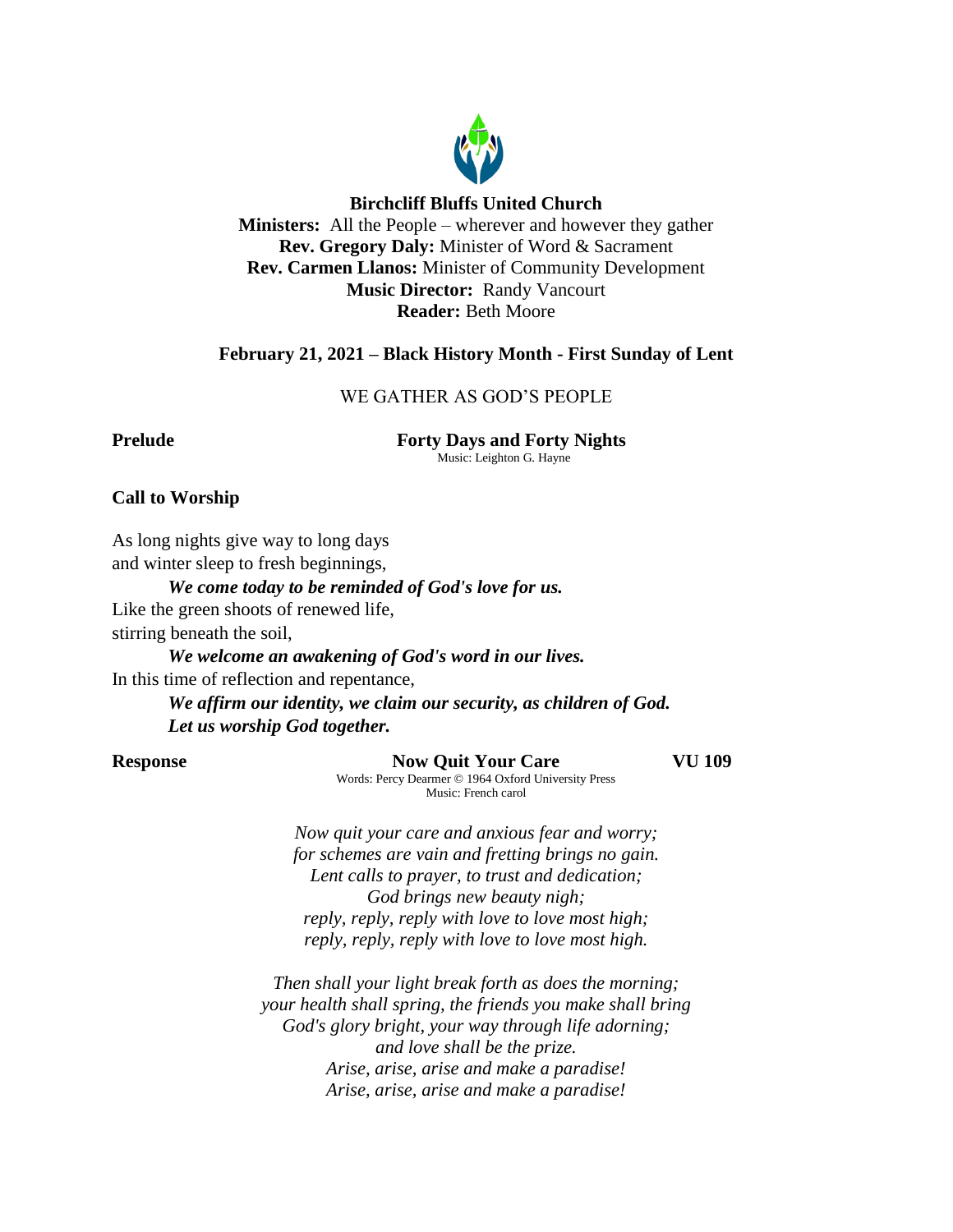# **Life & Work of the Church**

*Welcome to online worship*

## **Land Acknowledgement**

As we prepare for worship, we take a moment to acknowledge the sacred land beside the water on which Birchcliff Bluffs United Church stands. It has been a site of human activity for many thousands of years. This land is the territory of the Huron-Wendat and Petun First Nations, the Seneca, and most recently, the Mississauga's of the Credit and Scugog, part of the

Williams Treaty. Today, the meeting place around Toronto is still the home to many Indigenous people from across Turtle Island. We are grateful for the

opportunity to live and work on this territory. We seek to be mindful of broken covenants and the need to strive to make right with all our relations.



*God, as we journey through this holy season of Lent, give us strength and courage to make the changes that are needed in our lives. Open our hearts and minds to your steadfast presence and help us to put our trust in you. Amen.*

 $\mathbb{D}$ 

**Opening Hymn O Jesus, Let Me Walk with Thee VU 560** Words: Washington Gladden Music: Henry Percy Smith

*O Jesus, let me walk with thee in lowly paths of service free; teach me your secret, help me to bear the strain of toil, the fret of care.*

*Help me the slow of heart to move with some clear, winning word of love; teach me the wayward feet to stay, and guide them in the homeward way.*

*Teach me the patience; still with thee, in closer, dearer company, in work that keeps faith sure and strong, in trust that triumphs over wrong.*

*In hope that sends a shining ray far down the future's broadening way, in peace that only you can give, with you, O Jesus, let me live.*



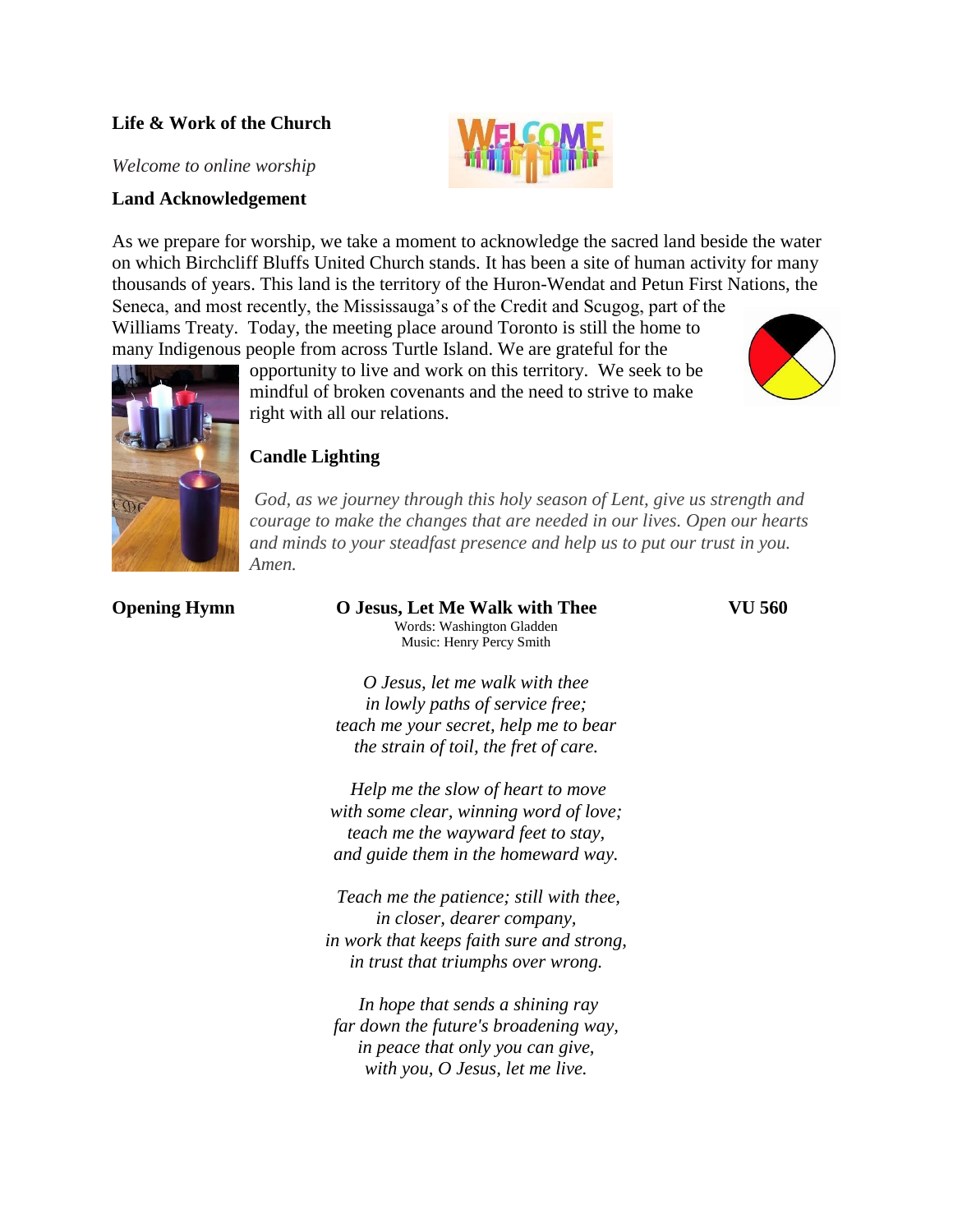## **Prayer for Grace**

*In covenant, we come to worship you, O God. In these times when treaties, pacts, and agreements offered by humanity are limited by time and commitment; when their tenets are side stepped and ignored, we recall your covenant with us. Your everlasting covenant includes not just us, but our children and grandchildren and their descendants, all humanity, and all the living creatures that are with us, Your covenant with the earth shows itself in sky, in land, and water, in all its beauty, reminding us that you will keep your promise of being always with us. Help us to be covenant people, keeping our promises and living in truth. We come to worship you, the God of our covenant. Amen.*

# WE LISTEN FOR GOD'S WORD

# **And Now For Something Completely Different**



*I just realized that in my imagination the wilderness is always somewhere else; a foreign landscape i actively have to enter in the act of being faithful.*

*truthfully, the wilderness is always where i am right now and faith is the courage to stay with it when I'd rather pretend i am anywhere else.*

**Hymn Lift Every Voice and Sing**

Words: James Weldon Johnson Music: J. Rosamond Johnson

*Lift ev'ry voice and sing, till earth and heaven ring, ring with the harmonies of liberty. Let our rejoicing rise high as the list'ning skies, let it resound loud as the rolling sea.*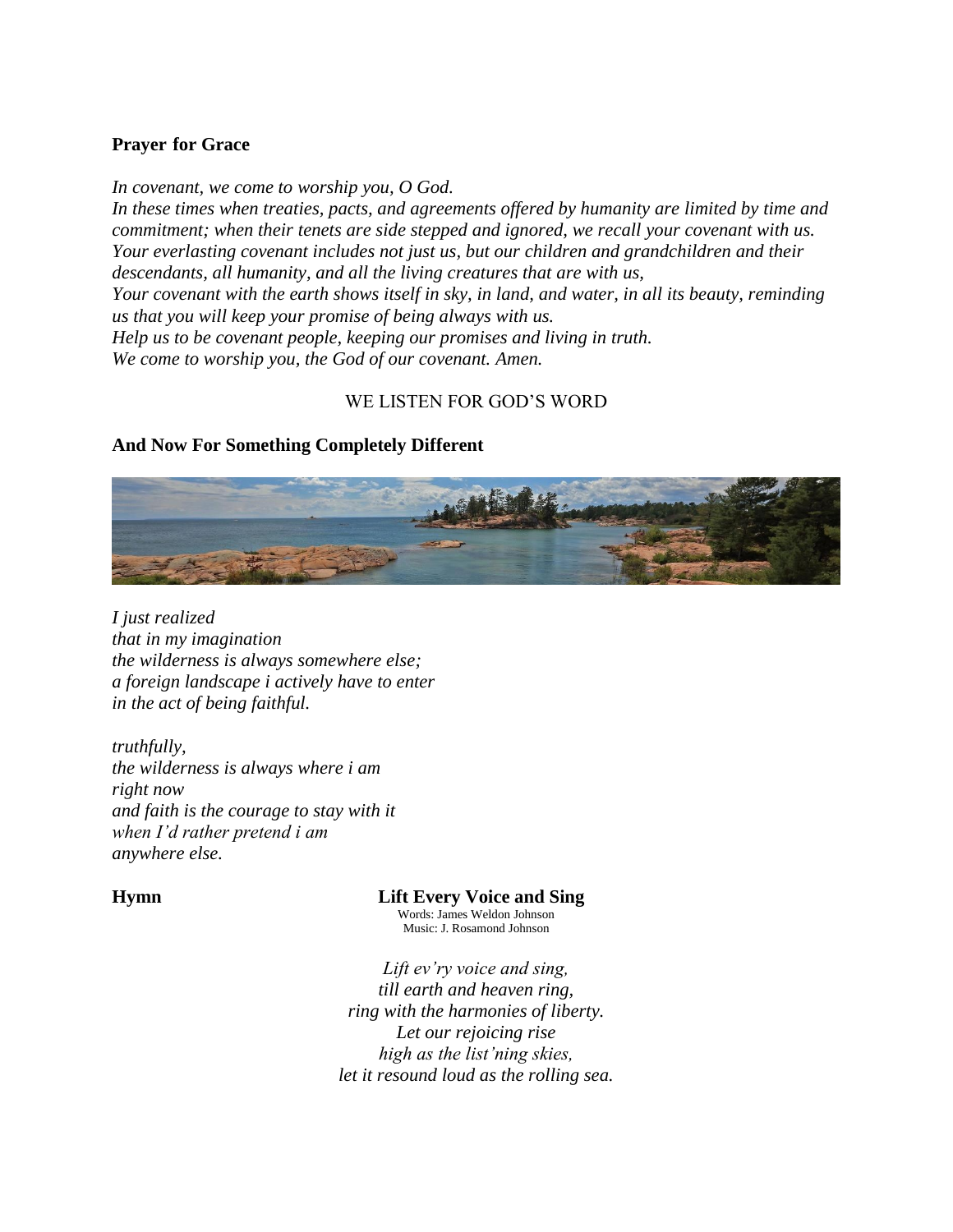*Sing a song full of the faith that the dark past has taught us. Sing a song full of the hope that the present has brought us.*

*Facing the rising sun of our new day begun, let us march on till victory is won.*

*God of our weary years, God of our silent tears, You who have brought us thus far on the way, You who has by your might led us into the light, keep us forever in the path, we pray.*

> *Lest our feet stray from the places, our God, where we met you; lest our hearts, drunk with the wine of the world, we forget you;*

*Shadowed beneath your hand, may we forever stand, true to our God, true to our native land.*

## **Prayer of Illumination**

*Help us O God, to come to you with open lives to receive your words. May we give them new life as we listen to what you have to say. Open our hearts as we embark on this journey with each other and with you. Amen*

**Isaiah 58: 1-12 New Revised Standard Version**

Shout out, do not hold back! Lift up your voice like a trumpet! Announce to my people their rebellion, to the house of Jacob their sins. **<sup>2</sup>** Yet day after day they seek me and delight to know my ways, as if they were a nation that practiced righteousness and did not forsake the ordinance of their God; they ask of me righteous judgments, they delight to draw near to God.

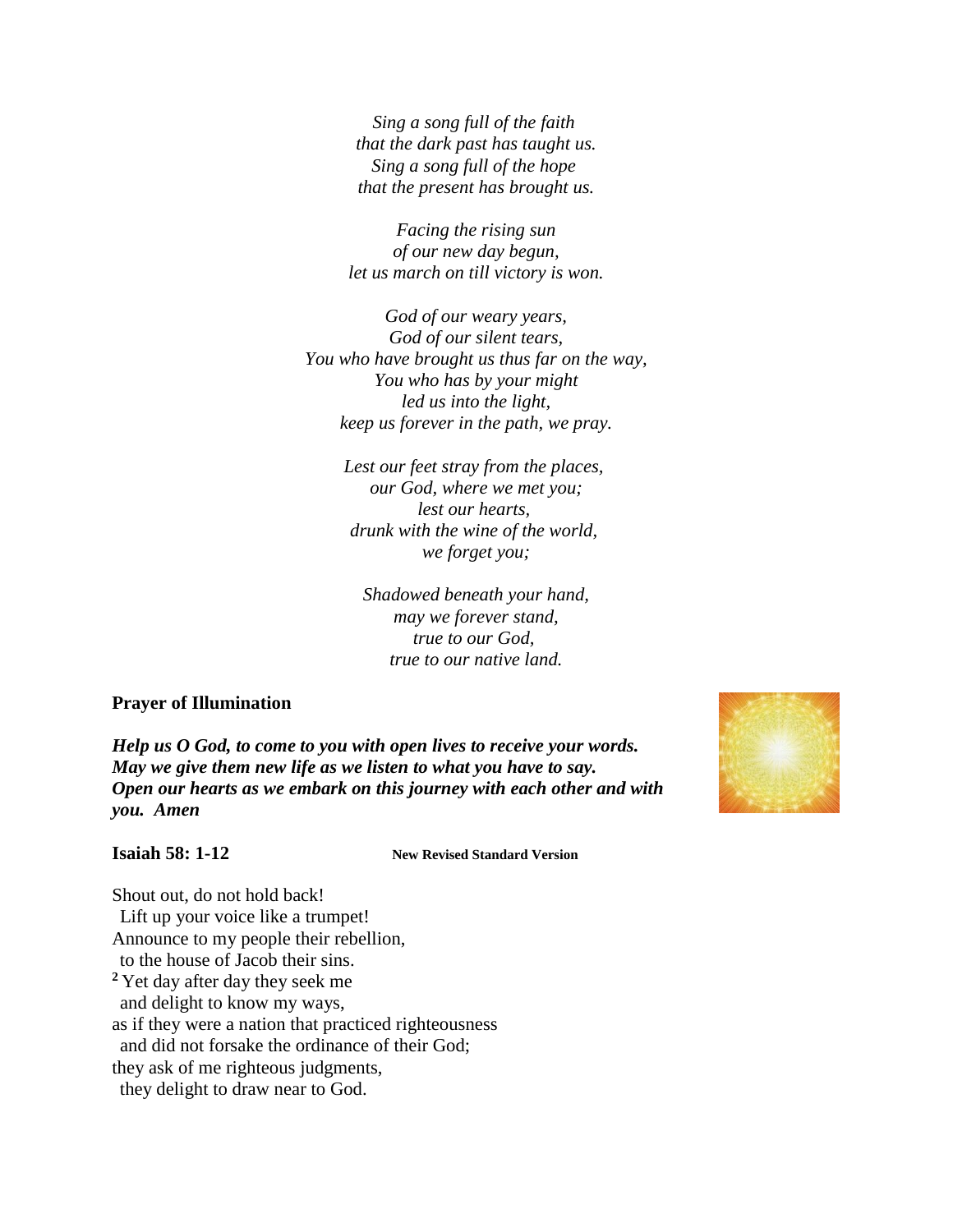**<sup>3</sup>** "Why do we fast, but you do not see? Why humble ourselves, but you do not notice?" Look, you serve your own interest on your fast day, and oppress all your workers. **<sup>4</sup>** Look, you fast only to quarrel and to fight and to strike with a wicked fist. Such fasting as you do today will not make your voice heard on high. **5** Is such the fast that I choose, a day to humble oneself? Is it to bow down the head like a bulrush, and to lie in sackcloth and ashes? Will you call this a fast, a day acceptable to God? **6** Is not this the fast that I choose: to loose the bonds of injustice, to undo the thongs of the yoke, to let the oppressed go free, and to break every yoke? <sup>7</sup> Is it not to share your bread with the hungry, and bring the homeless poor into your house; when you see the naked, to cover them, and not to hide yourself from your own kin? **<sup>8</sup>** Then your light shall break forth like the dawn, and your healing shall spring up quickly; your vindicator shall go before you, the glory of God shall be your rear guard. <sup>9</sup> Then you shall call, and God will answer; you shall cry for help, and God will say, Here I am. If you remove the yoke from among you, the pointing of the finger, the speaking of evil, **<sup>10</sup>** if you offer your food to the hungry and satisfy the needs of the afflicted, then your light shall rise in the darkness and your gloom be like the noonday. **<sup>11</sup>** God will guide you continually, and satisfy your needs in parched places, and make your bones strong; and you shall be like a watered garden, like a spring of water, whose waters never fail. **<sup>12</sup>** Your ancient ruins shall be rebuilt; you shall raise up the foundations of many generations; you shall be called the repairer of the breach, the restorer of streets to live in.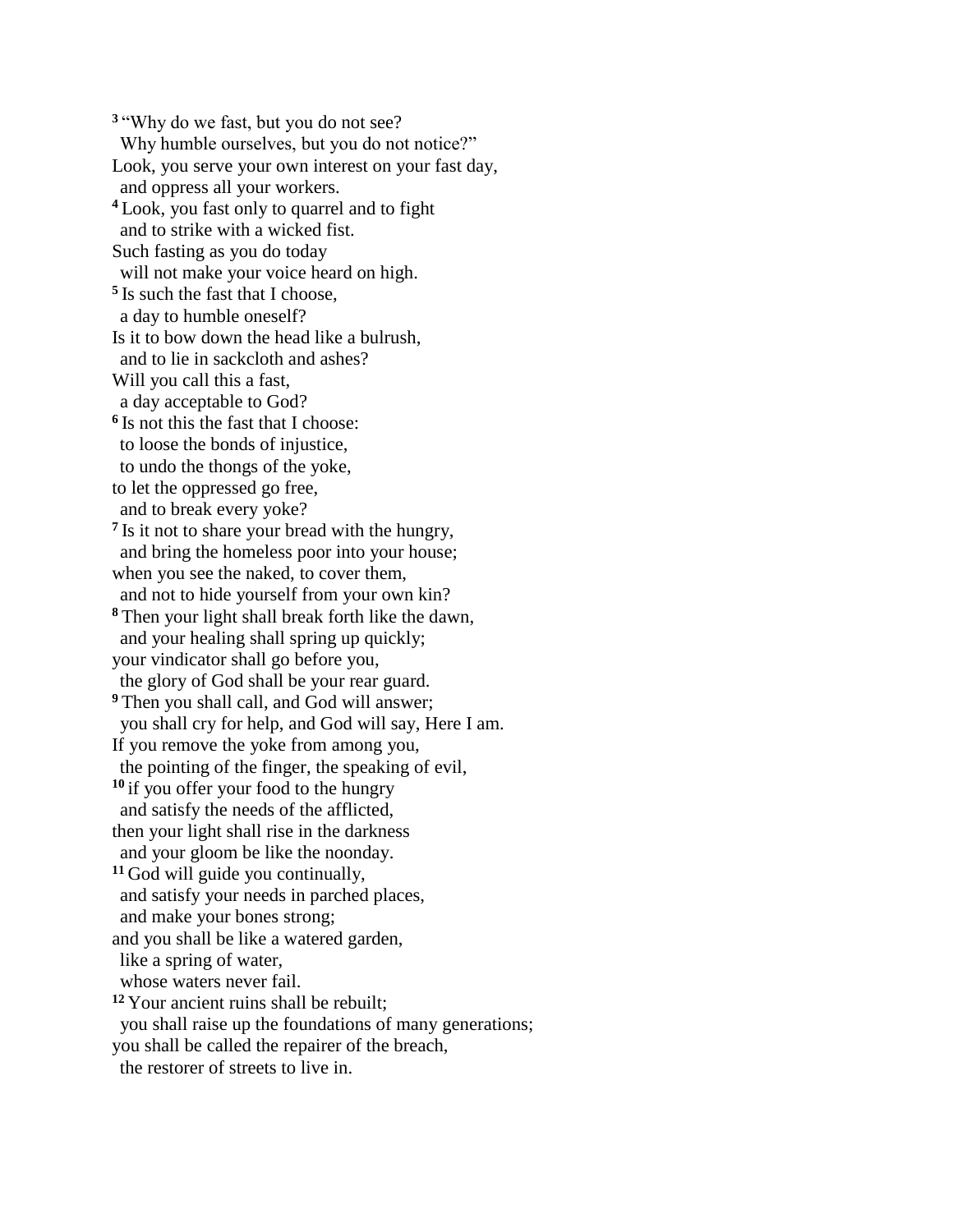## **Mark 1:9-15 New Revised Standard Version**

In those days Jesus came from Nazareth of Galilee and was baptized by John in the Jordan. **<sup>10</sup>** And just as he was coming up out of the water, he saw the heavens torn apart and the Spirit descending like a dove on him. **<sup>11</sup>** And a voice came from heaven, "You are my child, the Beloved; with you I am well pleased."

**<sup>12</sup>** And the Spirit immediately drove him out into the wilderness. **<sup>13</sup>** He was in the wilderness forty days, tempted by Satan; and he was with the wild beasts; and the angels waited on him.

**<sup>14</sup>** Now after John was arrested, Jesus came to Galilee, proclaiming the good news of God, **<sup>15</sup>** and saying, "The time is fulfilled, and the kingdom of God has come near; repent, and believe in the good news."

This is the Gospel message for us to consider today. *Thanks be to God*

**Sermon Busy, Busy, Busy, Busy** 



## **Hymn If We Just Talk of Thoughts and Prayers** Words: Carolyn Winfrey Gillette

*If we just talk of thoughts and prayers, and don't live out a faith that dares, and don't take on the ways of death, our thoughts and prayers are fleeting breath.*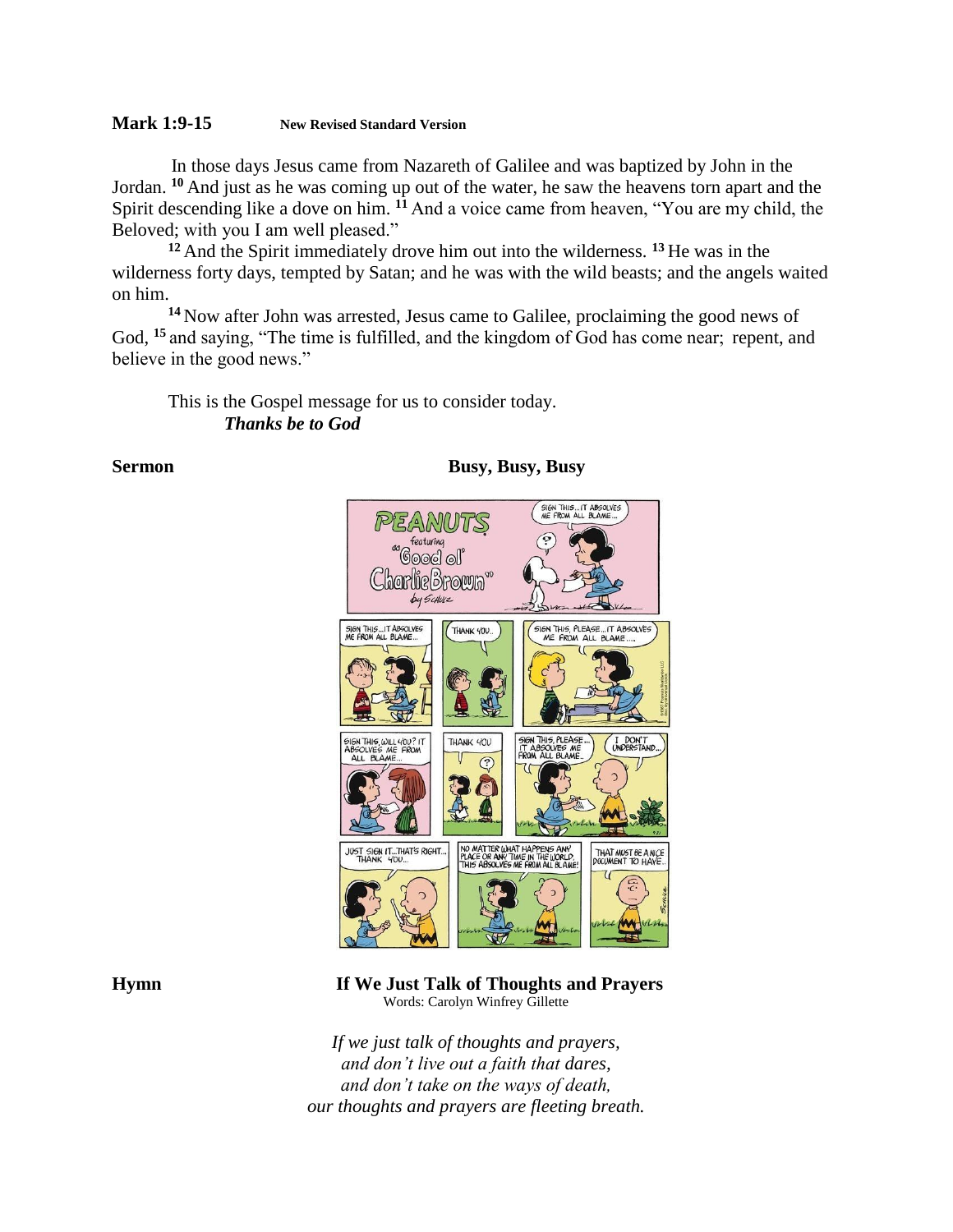*If we just dream of what could be, And do not build community, And do not seek to change our ways, Our dreams of change are false displays.*

*If we just sing of doing good, And don't walk through our neighbourhood, To learn its hope, to ease its pain, Our talk of good is simply vain.*

*God, may our prayers and dreams and songs, lead to a faith that takes on wrongs; that works for peace, and justice too, then will our prayers bring joy to you.*

# WE RESPOND TO GOD'S WORD

## **Offering**



## **Prayers of the People**



*Our Father, who art in heaven, hallowed be thy name; thy kingdom come; thy will be done; on earth as it is in heaven. Give us this day our daily bread. And forgive us our trespasses, as we forgive those who trespass against us. And lead us not into temptation; but deliver us from evil. For thine is the kingdom, the power, and the glory for ever and ever. Amen.*

## BLESSING AND SENDING FORTH

## **Closing Hymn My Life Flows On VU 716**

*My life flows on in endless song, above earth's lamentation. I hear the sweet, though far off hymn that hails a new creation. Through all the tumult and the strife, I hear the music ringing: It finds an echo in my soul how can I keep from singing?*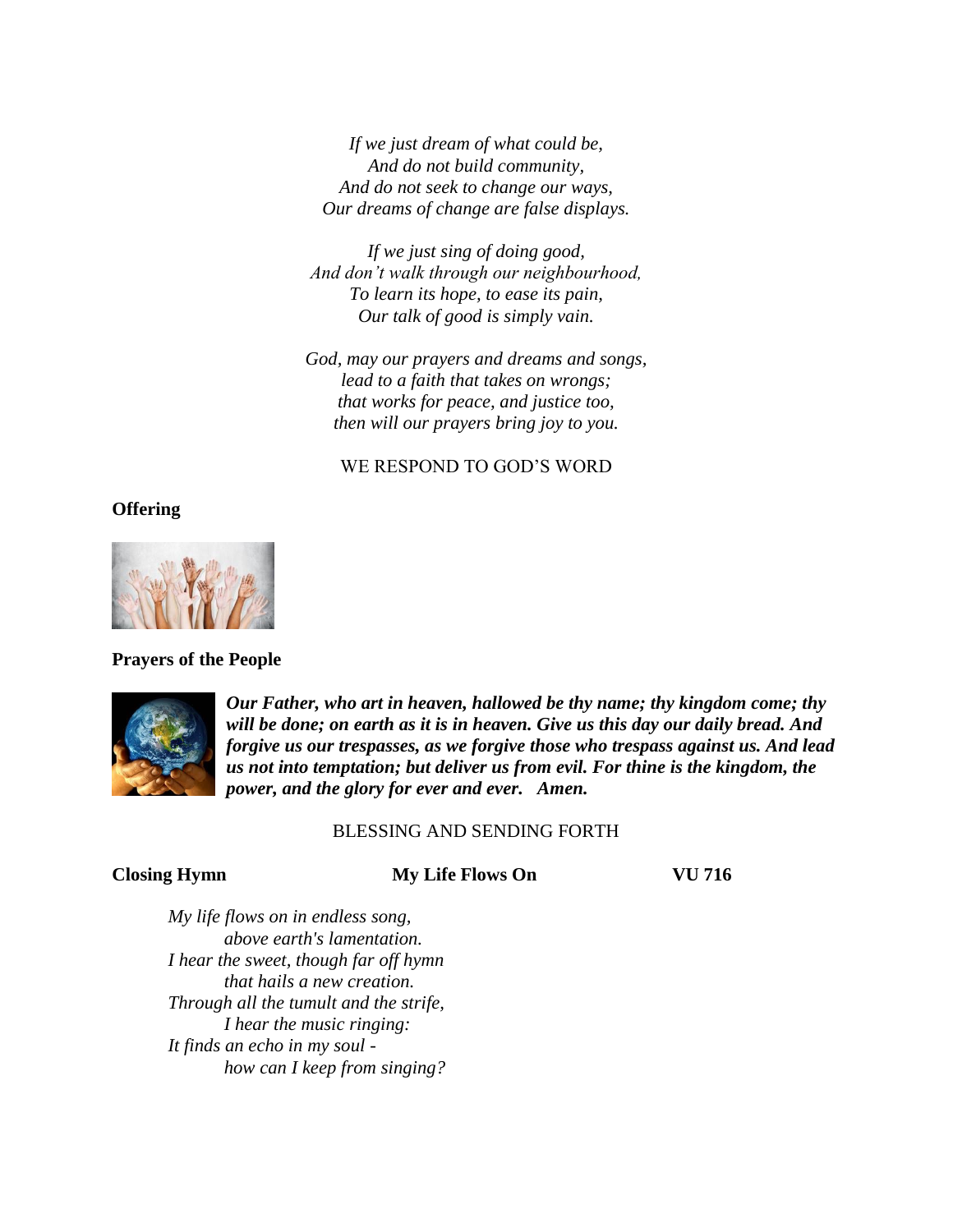*What though my joys and comforts die? My Saviour still is living. What though the shadows gather 'round? A new song Christ is giving. No storm can shake my inmost calm, while to that Rock I'm clinging: since Love commands both heaven and earth, how can I keep from singing?*

*I lift my eyes; the cloud grows thin; I see the blue above it; and day by day this pathway smooths, since first I learned to love it. The peace of Christ makes fresh my heart, a fountain ever springing: all things are mine since I am Christ's how can I keep from singing?*

## **Benediction & Commissioning**



**Postlude**

Permission to reproduce lyrics and podcast/stream the music in this service obtained from ONE LICENSE, with license #A-737645. All Rights Reserved.